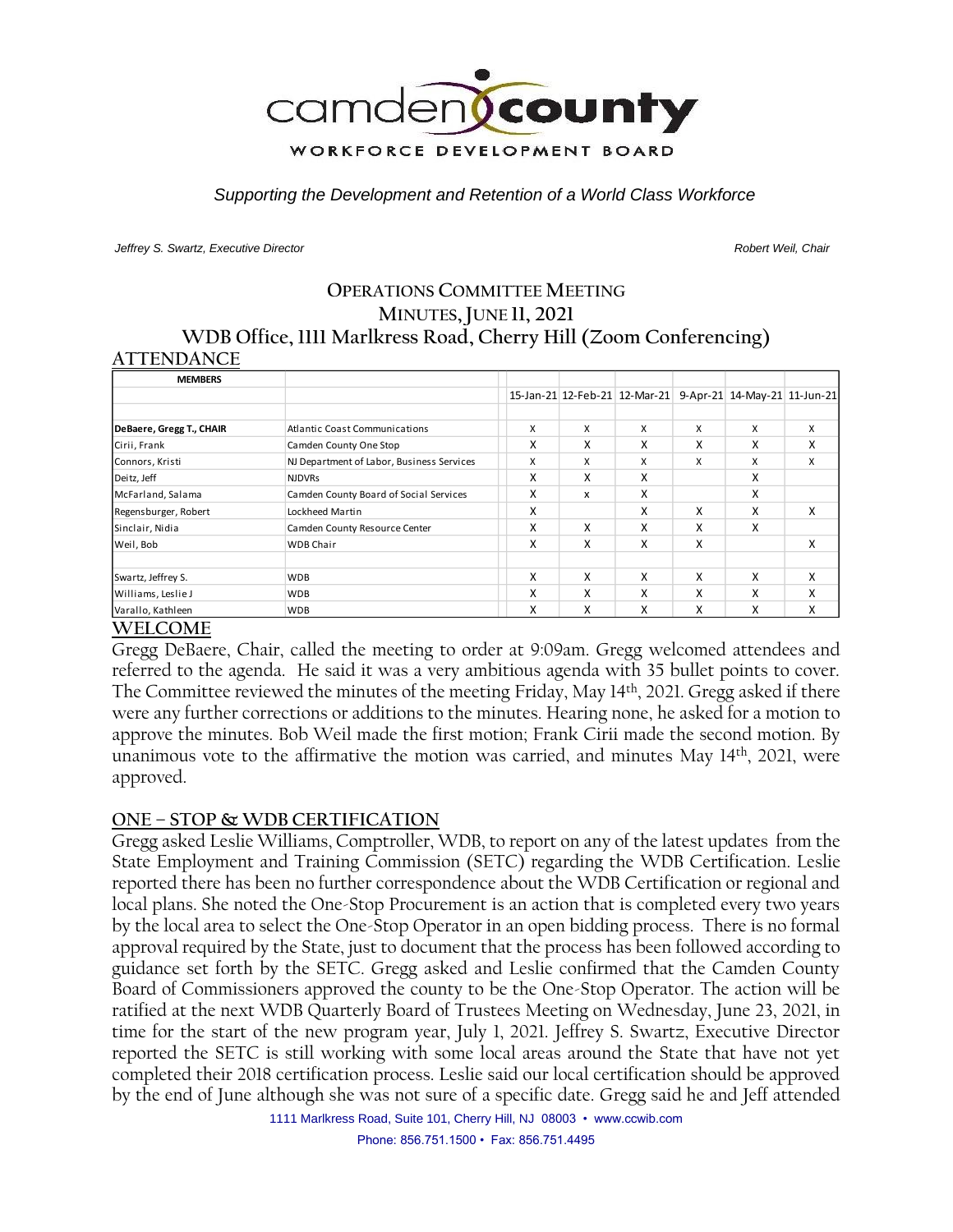the June 2nd, SETC meeting. He asked Jeff if he had any further takeaways from that meeting. Jeff said the presentation about how to deal with employee issues surrounding COVID response concerns was informative. Gregg agreed, noting the presenter covered many of the scenarios that might arise in the workplace.

#### **ONE-STOP AND YOUTH ONE-STOP (YOS) UPDATES**

Gregg asked Frank Cirii, Local Area Operations Director, to report on One-Stop and funding announcement updates. Frank reported that resolution requests have been submitted to the County for the 2021-2022 program year budgets. He said funding allotments were increased in most areas except the Learning Link. WIOA and Dislocated Worker funding saw an increase. Youth funding has also been increased. WorkFirst NJ funds saw the biggest increase. Leslie asked and Frank confirmed it is not inclusive of carryover funding not spent in the last program year. Frank said he was not too concerned about the cuts in Learning Link funding because there was an additional installment released in February of last year and there may be another coming in the upcoming program year. The Committee discussed funding and concerns that state waivers will continue through the end of the year and inhibit referrals. All agreed to remain optimistic as re-opening efforts continue and federal stimulus unemployment funds come to an end in September.

Frank reported that facilities and staff continue to follow safety guidelines and the County Administrator has announced that all county staff will return to full-time, on-site work on July Tuesday, 6th and will re-open to public access beginning Monday, July 12th. Staff will continue to serve customers virtually and see customers in-person by appointment as needed. Frank said he hopes the state staff will follow once they see that customers can be safely served in-person. Jeff said WDB Directors asked the State for a formal date of return to work but have not received any solid information. Frank said all county staff were surveyed to assess their percentages of vaccinations and reported back that 72% have been fully vaccinated and 80-95% have received at least one shot of the vaccine. The County's policy states that all those who have not been vaccinated will be required to continue to always wear masks in the workplace. Temperature screening has been discontinued but hand washing and increased cleaning schedules will remain in effect. All employees are still required to do a self-assessment before coming into work. Frank said employees who have been vaccinated are not required to wear masks but must do so when dealing directly with the public.

Kristi Connors, Manager, Employment Services, DOL, asked Frank if the directive will continue to include serving customers virtually as much as possible, so that if a customer comes to the door, they will still receive information about how to access services and make appointments. She said state staff will still be working remotely as far as she knows. Frank confirmed that public access will be limited as much as possible. He said they can be seen or set up an appointment as needed, and they will be notified by using the QLess scheduling system. Gregg asked and Frank confirmed that customers will be required to wear masks in the building. Both employees and customers will be wearing masks and social distance during interaction or appointments. Gregg asked what the response will be to customers who say they are fully vaccinated and do not wish to wear a mask. Frank said the county policy will be followed. Gregg asked if there was a timeframe for the county policy to remain in effect. Frank said it will remain in effect for the foreseeable future or until the policy changes.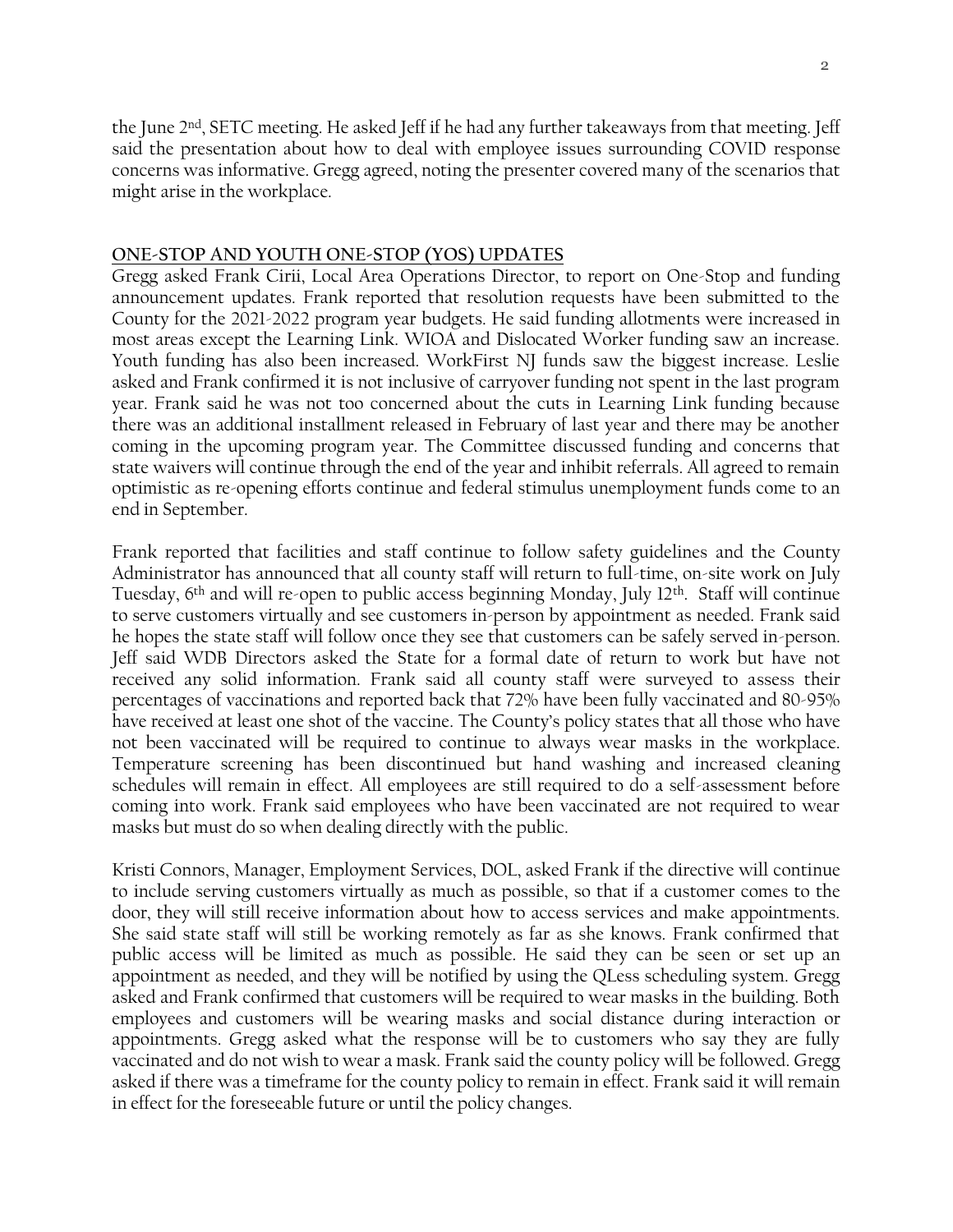Frank said there is no new update to the Unemployment (UI) situation. All UI contact is still being handled fully online. He has noticed a surge in UI claim concerns passed on by the County Commissioners. Kristi noted that it may be due to schools letting out. He said most of these complaints seem to be associated with PUA (small business owner and self-employment) claims that would not qualify for unemployment benefits under normal circumstances. These are claims that have been put on hold or escalated out another six to eight weeks. This is frustrating claimants more than helping, and they are calling any local official whose office will answer the phone.

Frank reported that management is coordinating with staff to make sure there is a smooth transition to using the Qless scheduling platform and DocuSign for processing onboarding documents and training vouchers. Gregg asked if the Board of Social Services worked out their interface issues. Frank said that theirs will be implemented under a different contract. Frank said DocuSign is being added to additional fiscal document processing since the last meeting, and he is looking into using it for internal employee time and scheduling requests.

Frank reported the application process has been completed and submitted for approval to make the One-Stop a testing site for the GED or High School Equivalency Test. Frank noted this approval will come from the Department of Education and he was informed that there will probably be no problem being approved but the timing of the process would be delayed because government agencies are addressed later in the year.

Frank said he set up a meeting on Monday, June 14th, with Camden County College and Business Services Reps to plan a process for implementation of Incumbent Worker Training initiatives. He wanted to move the process forward because it will take some months to set up and match employer candidates to customized training that will up-skill their current workforce. Frank said there are funds in the budget for this type of training and he wants to be sure there are some initiatives in place to use it by the end of the year. He foresees that Incumbent Worker Training will be added to the agenda of the Business Service and Outreach Team meetings. He is trying to form a team and motivate them to get this initiative up and running. Incumbent Worker Training is a big part of the Business Action Plan. He said Mike Leonetti, Paraprofessional, is working with the DOL Business Services Reps to contact local businesses in need of hiring services or help them as much as possible. Gregg asked what types of trainings are being considered in terms of incumbent workers. Frank said that will be a question posed at the meeting on Monday, such as the types of training the college can provide. The popular training may be in the area of software programs such as Microsoft Teams or Office applications and another popular demand is in the area of CDL training. He said Canada Dry has contacted us with the great need for CDL drivers. They might be matched with Mike's Driving school, an approved training vendor. Gregg said there may be some opportunities in OHSA 30 training. Many companies may have employees that have OSHA 10 and might benefit from up skilling to that next level of certification. Jeff said OSHA 10 is being offered through the Atlantic City Electric Training. Gregg said we might contact the local Unions for more clarification. He said there are all kinds of certified safety trainings that might make an employee more valuable. The Committee discussed different types of training programs that might be purchasable or qualified through this funding. Frank said these ideas can be brought up at the upcoming meeting. He offered an invitation to anyone on the Operations Committee to attend.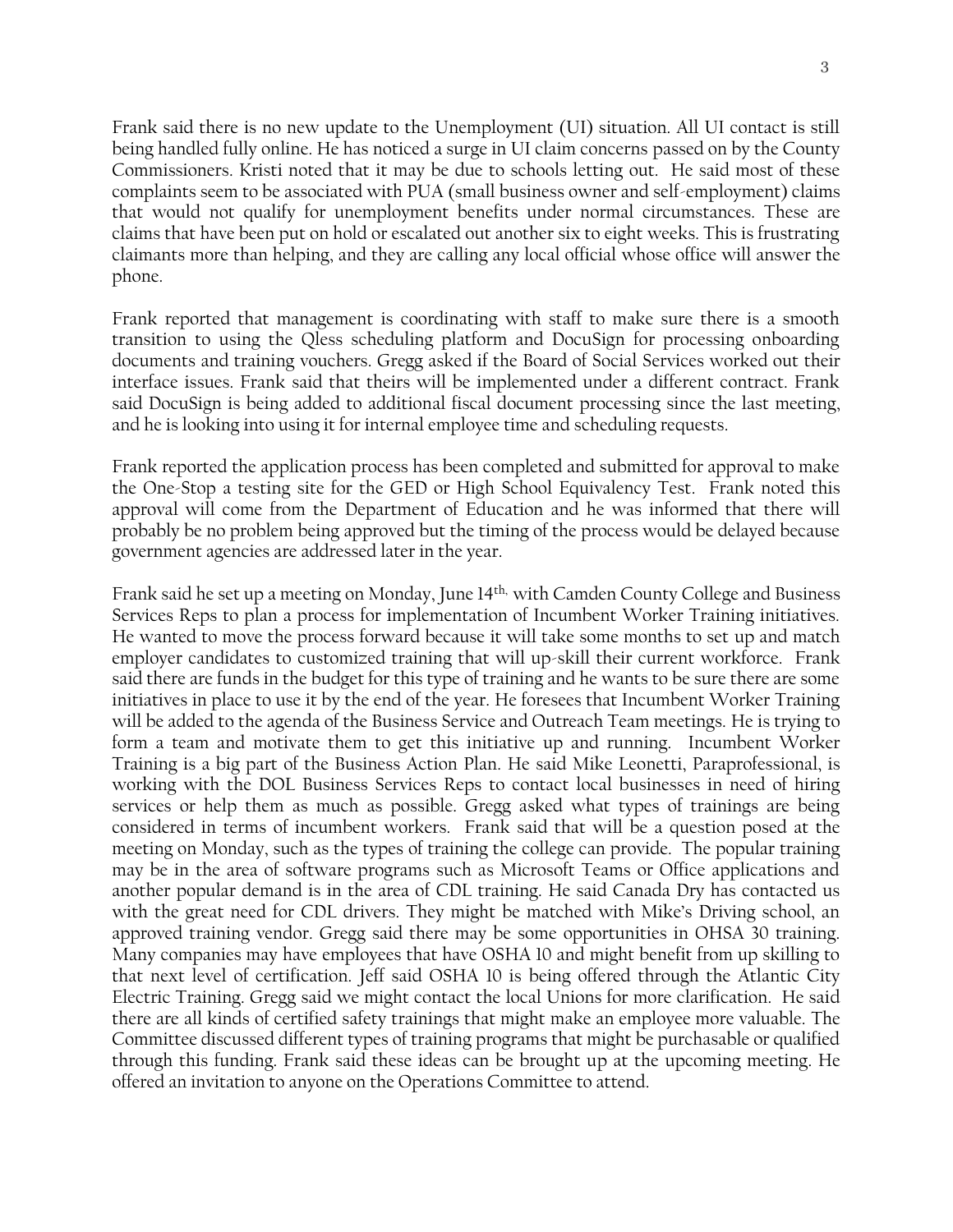Frank reported staff continues to attend the food distribution events on Fridays and deliver the virtual services directory wherever they can. Kristi and her staff are making every effort to digitize and track referrals. He said she will speak more about it in her report. All One-Stop services are posted to [www.camdencounty.com.](http://www.camdencounty.com/)

## • YOUTH ONE-STOP (YOS) UPDATES:

Frank reported Youth Counselors are doing the best they can to engage youth in services and are doing a little more with referrals. He said the WorkGroup, a partner youth provider, is getting ready to start their first in-person cohort. Since the pandemic, providers have been able to recruit on their own, so this is a good sign for the Youth One-Stop. The Work Group is coordinating with YOS staff with any needs youth have and co-enrolling for services such as CASAS testing and onboarding.

Frank reported a Financial Literacy Workshop has been created and is on hold waiting for more youth participation. The youth work experience is still a challenge, and the Youth Committee is looking at ways to address this concern, as it was a finding in a state audit

Frank reported the Summer Youth Employment Program (SYEP) is going smoothly thanks to Leslie Williams. She is coordinating with YOS staff, and they have a process in place for onboarding candidates to that program and especially with getting data inputted into the AOSOS system. She will report on that update.

Leslie reported the SYEP is going well considering the current environment. The WDB has received 28 applications and of those, 26 youth have been placed to start at employer worksites. She met with some additional employers and is currently waiting for their worksite agreements. More applications are being requested by youth, and if those are processed, the total youth in the program will be at 35, with a goal of serving 45 youth. A Youth Orientation to the program is scheduled for June 16th @3-5pm, via zoom conferencing. WDB and One-Stop Staff will be presenting information about the program during that orientation. The youth will start their work weeks on June 28th, and they seem to be very excited about the program. Leslie said she has been working with parents and youth to make sure they are placed somewhere where they have the best chance for success. The jobsites are around the county not just in the City of Camden. She said Kathleen Varallo, Administrative Assistant, WDB, is working on the Work-Readiness Workshops and the NJ SkillUp course assignments. These are required elements of the program. Youth are paid for their time and participation in these activities. The challenge this year is the State's the wage cap at \$12.00 per hour, while many employers are offering higher wages for summer youth employment as well as signing bonuses for retention of ninety days or more. She said we are getting the 16–18-year-olds but youth ages 18 and older are not interested. Gregg asked if the goal of 45 participants is doable and if there was a deadline. Leslie said there will be more than 26 youth but the goal of 45 may not be reached. The absolute deadline will be the start of their eight weeks of work on the 28th of June, but she hoped all applications would be in before the orientation on June 16<sup>th</sup>. She said it looks like the number served will be more like 35 this year. Gregg asked and Leslie confirmed that the number of participants budgeted for was 20 in 2020, but that was because of COVID restrictions, and all work had to be done virtually. The year before was 40 participants. Leslie encouraged the committee to continue to pursue candidates and spread the word, and there are no eligibility requirements this year, only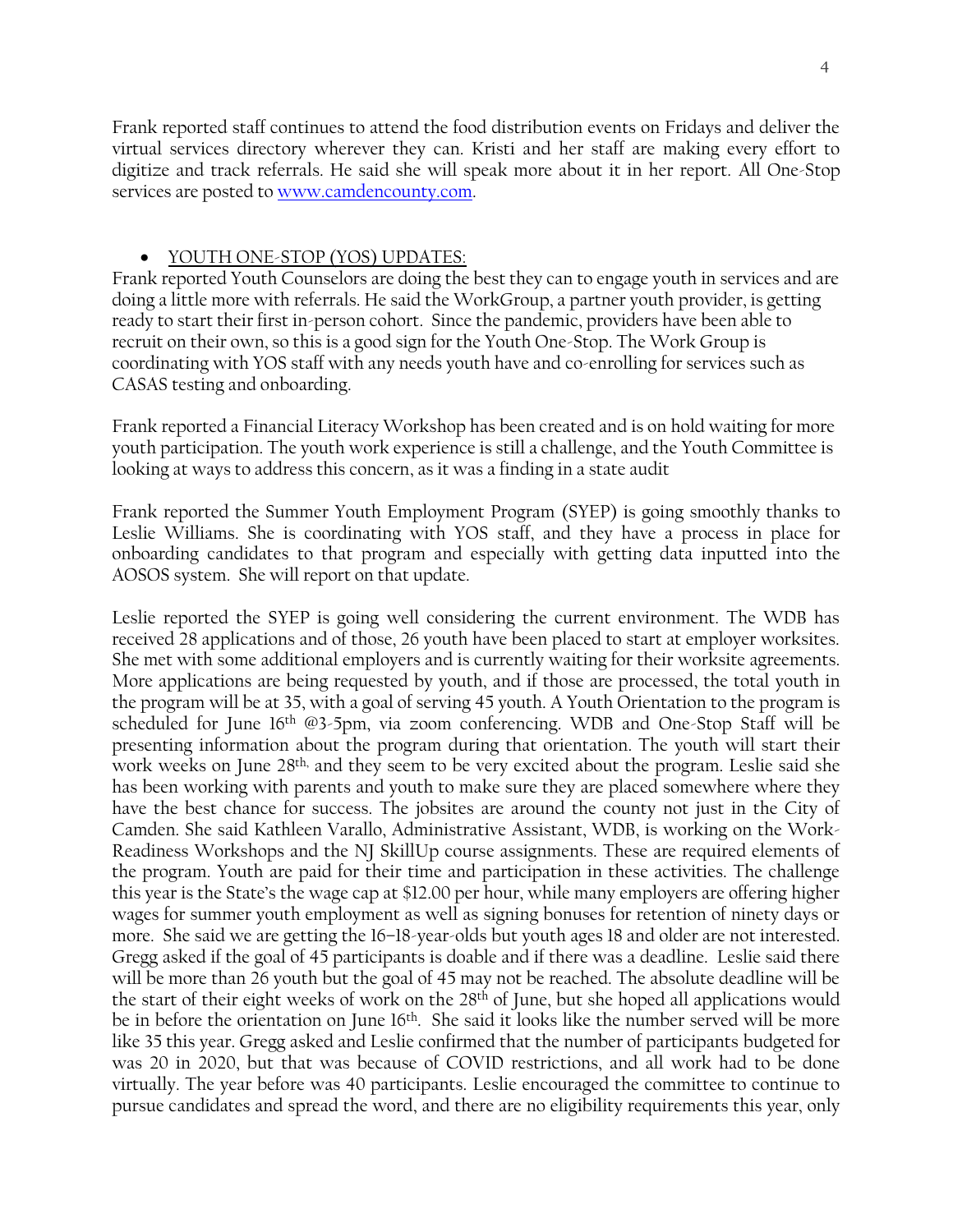that youth live in the county. The Committee discussed the challenges of recruiting youth in a year when wages for youth ages 18-24 are rising and the demand by employers for help is higher.

Gregg asked if there were any questions for Frank or Leslie regarding updates. Bob Regensberger, Lockheed Martin, commented on the re-opening plan. He forwarded to Jeff an email directive from the Governor's Chief of Staff that outlines the requirements by each agency and department within the State to develop a plan by the end of June that addresses the phase 3 opening and the re-entry of employees into the workplace. He said Jeff can share the correspondence with the rest of the committee. The email lays out details for health and safety protocols and what is required by each agency to submit by the end of the month. Jeff said he will share it with the committee. Kathleen will also send the Governor's re-opening Executive Orders to the committee as well.

### **EMPLOYMENT SERVICES, DOL**

Employment Services provides Camden County with Career and Employer services including Temporary Disability Benefits, Family Leave Insurance, Maternity Leave, Unemployment Insurance, Social Security Disability and Workers Compensation. Services for employers included job candidate screening and recruitment. (Follow the link for more information) <https://www.nj.gov/labor/aboutlwd/>

Kristi Connors, Manager, Employment Services, DOL, reported a new hire has been onboarded and is in the process of virtual training; she is looking to post for another position in the coming months.

Kristi reported staff provided virtual services to 5,350 customers so far this fiscal year, and referred 922 customers for training, which is 94 since the last meeting. She met with counseling and MIS staff on Wednesday, June 9<sup>th</sup> to discuss further streamlining of the referral process. They last met back on October 28th, 2020. Prior to October, ES staff referred customers to administrative staff when someone wanted training. Customers received a template email with links to the orientation, the EPTL list of training providers and breakdown of the process and instructions. Now, once customers access and follow instructions, it can be posted as an activity to AOSOS. Laurie Maguire, Manager, MIS, will be able to run a weekly report to capture the customers interested in training and they will send a more robust email to training candidates and follow-up with them. Kristi said she will send a weekly spreadsheet so Laurie can compare the referral list with customers that are following through with the process. She said ES is referring a lot of customers, but they may not be pursuing the steps necessary to qualify for training. The new process will help to narrow the list down to candidates who are seriously considering training opportunities and will also help tracking and outcomes. Kristi reported the number of service request forms filled out by customers from the State's new website has numbered 2266 since the last meeting.

Kristi said the resume writing video is entering the completion process with final edits being made. She sent it to staff for peer review. She will forward the video when its complete and it may be used for the SYEP interns for a workshop.

Kristi reported the online intake form has been created in a PDF format that can be completed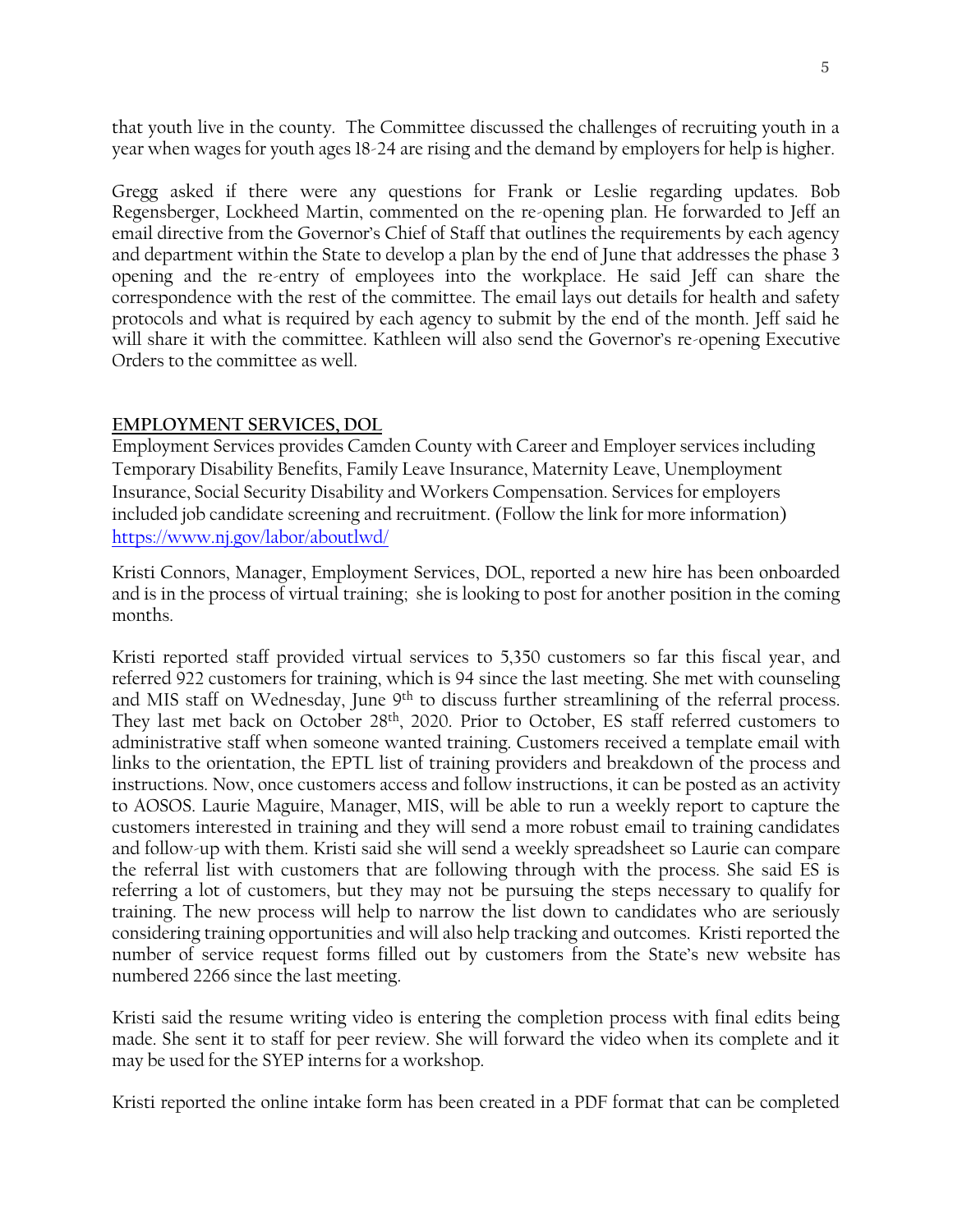without having to enter a social security number for privacy concerns. She also created a QR code and a link to MS forms. This will make it easier for customers to fill out the form using their smart phone. ES is trying to make it as easy as possible for customers to access onboarding documentation and she is also working on MS forms to create a career packet. Once the packet is complete it may be able to be posted to the Camden County website. She said its not clear what the volume of walk-in customers will be once the One-Stop is open to public access, so we are continuing to make it easy for customers to access services virtually. The other concern is that customers will set up walk-in appointments for minor reasons and then when they arrive onsite turn their appointment into a UI concern.

Kristi said it is not clear when DOL staff will return to in-person work and services to customers. She was visited by a person from State Facilities and a Union Rep this past Monday to do a walkthrough of the building and look for any potential safety concerns. The Union Rep was familiar with issues regarding large crowds because of having dealt with the Department of Motor Vehicles opening and customers lining up not aware they had to schedule an appointment. She was told the State will be adding one or two more security guards and they would have more of a role in guiding or directing customers before entry as opposed to regular staff. She also received an email from the State making staff aware that a plan is being developed for re-opening to public access and that all staff must continue to wear masks while in the building. This will be required and not optional for those who have been vaccinated. They are looking at staggered schedules and they will continue to temperature screen staff before entering the building. Kristi said she would forward the email to the WDB. She also got another email inquiry about how the county and partner staff would be handling reopening and scheduling. She will be meeting with Frank to discuss those details. Jeff thanked her and noted there has not been any clear information sent to WDB Directors. The Committee discussed concerns about the county and state staff not being coordinated for re-opening to public access. All agreed there should be coordinated and communicated efforts by the State to facilitate best practices for what is working in other areas that have opened. Kristi said there should be a central portal where local areas can access new implementations or processes that are working and could be shared. She is working with other managers from around the State and picking up new ideas by happenstance. Kristi said she is not shy about contacting these other areas about how to implement shared best practices that have already been thought out and tested rather than starting from scratch. She noted NJ SkillUP as an example. Other counties have been using the program for months so they can help her staff better understand how to incorporate it into career services and administrative reporting. Leslie said she would forward a contact she used to help her set up the required reporting and courses for the SYEP. She said they can customize its use for Employment Services and outcomes. Jeff reminded the Committee that the WDB and One-Stop wrote and submitted a re-opening plan to the State and the County several months ago. Kristi said the current request is less formal and more about meeting with Frank and coordinating next steps and the differences between county and state safety protocols such as mask wearing and screening. Jeff suggested that the State communicate its policies directly to the individual county administrators or officials and should be consistent across partner agencies housed in one facility. The Committee discussed and agreed that communication will be key to re-opening to public access and eliminating confusion between the policies of each partner agency. Customers will not be aware there are separate safety protocols; they will want to get help with their personal concerns. Kristi said the managers from each partner agency should meet to coordinate scheduling and standards for managing customer expectations so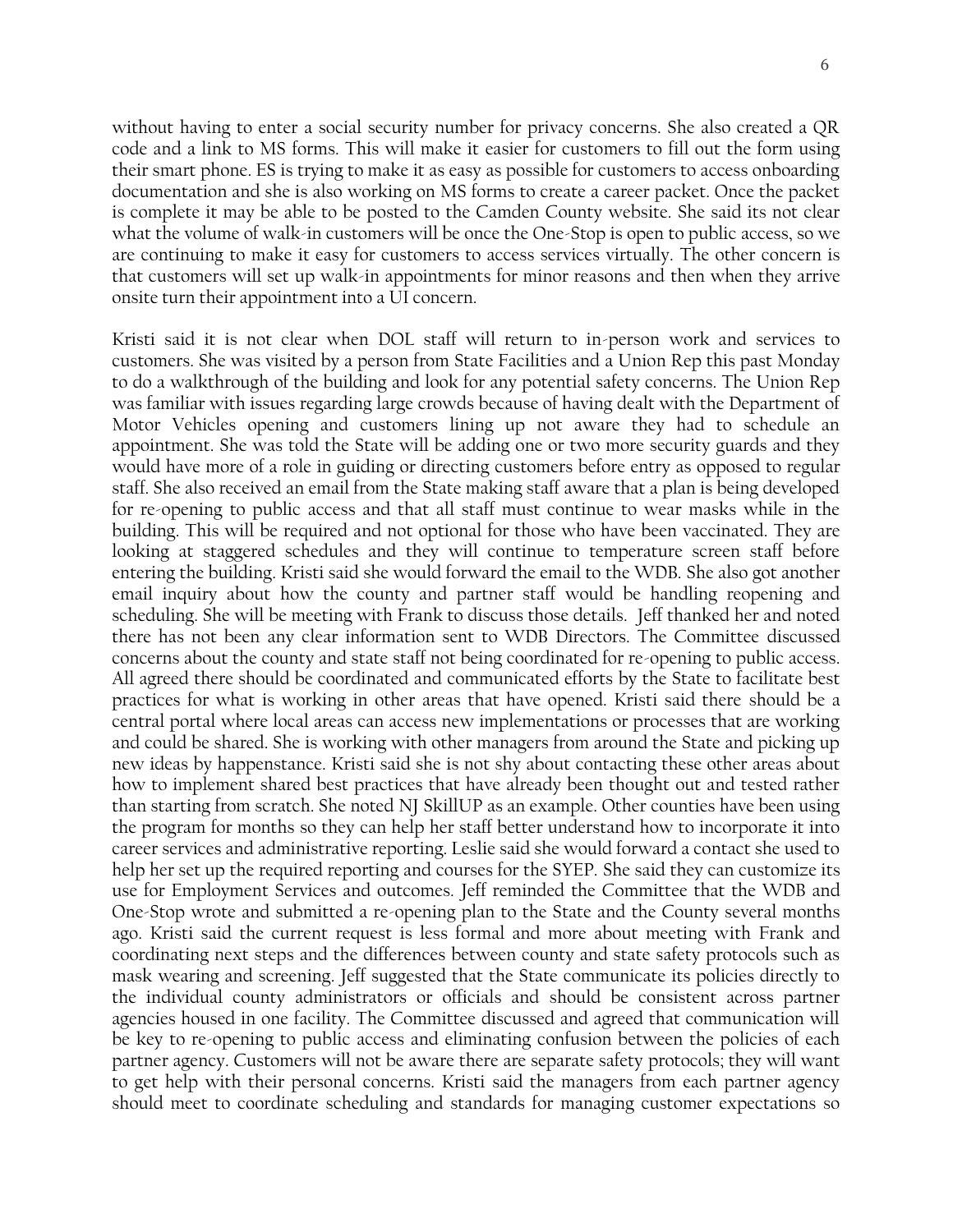that security will better understand how to direct customers. Once the announcement is made that the One-Stop will open to public access on July  $12<sup>th</sup>$ , customers will be showing up at the door and will not want to hear that there is a different set of rules for each partner agency. The Committee discussed and agreed that the public messaging from the Department of Labor needs to be clear and consistent with each local area. Frank said there will have to be a customer handout ready at the door with clear instructions on how to access each partner agency and security will be posted outside of the customer entrance. Kristi also suggested preparing a QLess scheduling guide sheet for staff and some sort of refresher training as well. All agreed re-opening cannot be a halfway plan with UI staff being present in the building but not seeing customers. If all UI service will remain online and by phone than messaging should be clearly made by the State and even then, customers will be showing up expecting some in-person help with their concerns. This was a concern even before the pandemic. Kristi said she will check the WIOA law to find out if UI is a required partner agency under the law. The State may consider phone and computer access to be fulfilling that requirement. Frank said the One-Stop will open on July 12<sup>th</sup> and will greet customers with clear messaging and help them in the best way possible to serve their needs and if the State will be continuing to outsource access to the call centers, again he stated the messaging should be clear.

#### • **REGIONAL ACTIVITIES**

Jeff reported Camden and Atlantic County started the first cohort of 28 participants with online OHSA safety and CPR trainings related to the Line School Training at the Anthony Canale Training Center in Egg Harbor Township, NJ. Sherwood Taylor, Atlantic Cape Community College, who oversees coordinating all the components of the line training, is still waiting for some of the yard equipment and safety gear to be delivered to the training site The pole climbing, bucket truck orientation, and training will start once items are delivered.

WDB Directors and the ACE team have resumed bi-weekly conference calls and ACE team is offering some job openings and instructions on how candidates from the training program could apply and will be given first preference toward application review. The meetings continue to coordinate efforts and keep things moving toward good outcomes for the ACE Program. Jeff said promotions and information sessions are being planned to recruit for the 2022 program. ACE is planning to add some additional curriculum to the Worker in Sustainable Energy (WISE) program that addresses new employment opportunities in home energy auditing.

Jeff reported the Camden Works program is continuing to successfully place residents in jobs in and around the City of Camden. He said there was an official opening of the Hilton Garden Hotel which is the first hotel to open in the city in forty years, so that is exciting news.

Jeff reported meetings are continuing monthly with the State Employment and Training Commission (SETC) and the Garden State Employment and Training Association (GSETA). As discussed in prior meetings, the Employment and Training Conference usually scheduled in October was cancelled in favor of offering a series of online trainings and workshops for frontline and management staffs. Jeff said GSETA is in the final stages of revamping and launching a new website that promises to be very interactive.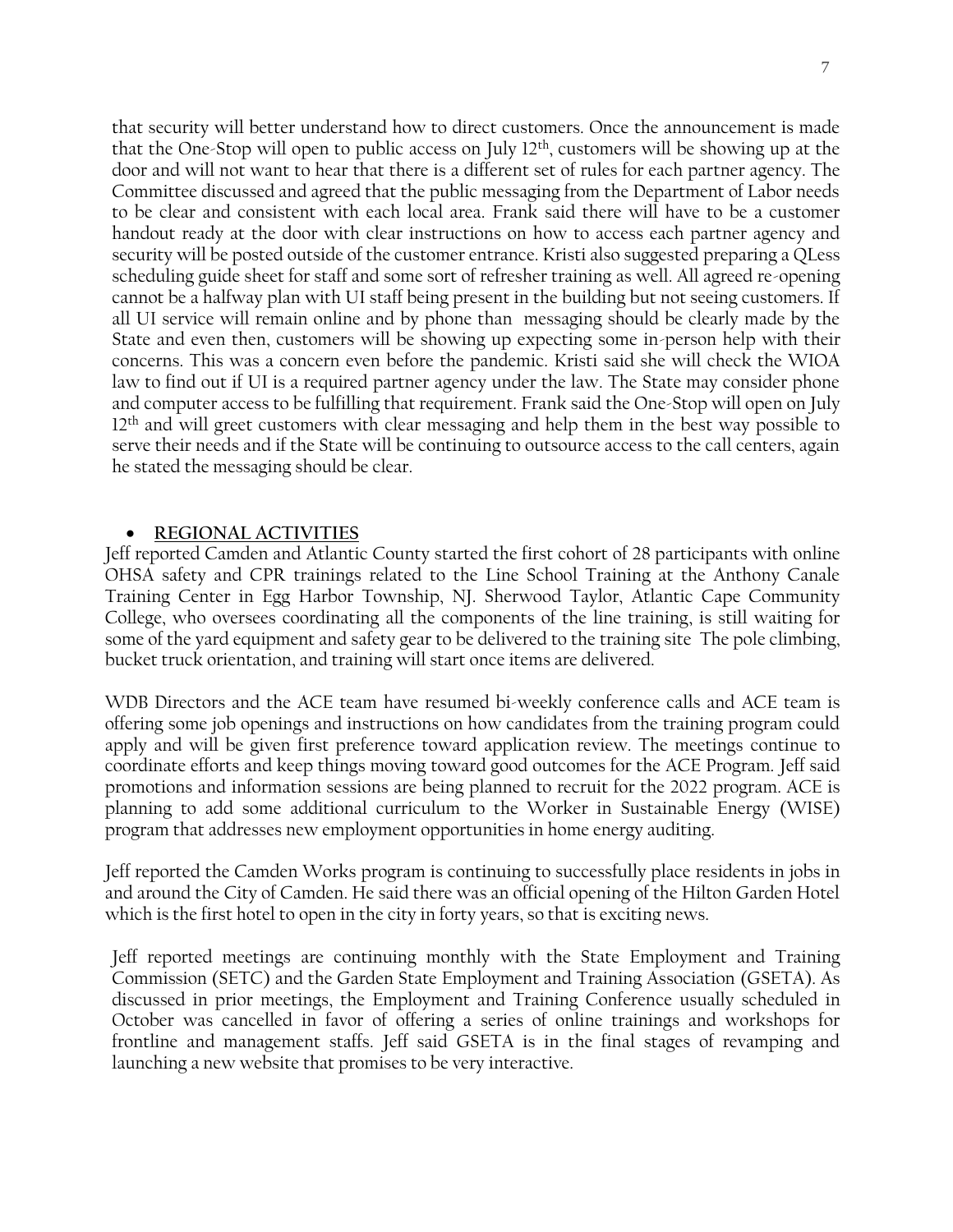## • **CONSORTIUM & INDUSTRY PARTNERSHIP UPDATE**S

Jeff reported he served on a panel yesterday, June 8th, with six other WDB Directors in a southern regional workforce development roundtable. The Department of Secondary Education was also participating in the discussions. The virtual round table was organized to address the Perkins Grants that fund many of the local colleges. The Colleges wanted input directly from WDB Directors about ideas and initiatives they could incorporate into their curriculum in the coming year. Jeff said it was very impressive to see so much engagement by participants and it was time well spent. Jeff said there was an industry partnership meeting conducted on June 8th as well which he was unable to attend because of the other event but he will get an update about that meeting for the next Operations meeting.

Jeff reported the NJ SkillUp program seems to be going well. It has been confirmed that Sarah Singer Quast, Technical Advisor, DOL, will be presenting information about the program at the next Quarterly Board of Trustees Meeting on Wednesday, June 23rd. Staff here at the WDB are registered and taking some NJ SkillUp courses. Leslie said the program is easy to use and she is looking forward to seeing how it works out for the summer youth interns. She will have reporting capability to track student progress. It can be tracked in the AOSOS system and used to provide training for customers at the One-Stop. Leslie said she will forward the form for administrative access. Kristi said she is planning to assign staff to some upskilling courses such as Microsoft Teams once approved by the State.

## • **BUSINESS SERVICES (BSR)**

Jeff reported the Business Services and Outreach Team will meet on Thursday, June 17th and Bob Weil will be attending in preparation for taking over as Chair of that Committee. Kathleen said she has been helping Jeanne Page-Soncrant and Ricky O'Hara, Veterans Rep. with virtual recruitments by posting them to the State calendar and assisting with admitting participants during the online sessions. They are using MS forms and QR Codes to make it easy for candidates to register for these events. The advantage to the employer is a full registration spreadsheet with contacts and information about those that registered is sent to the employer after the event. Registration is usually higher than attendance, but employers get the full list and can follow-up. The Recruitments are being run very efficiently and DOL services are explained before introducing the employer presentation. Participants receive a follow-up email from Jeanne or DOL after the recruitment or information session with service links and instructions on how to apply for the jobs being offered by the employer. Kristi said Howard Miller, Director,Business Services, DOL, took to format developed in MS Forms by Employment Services and passed it on to the BSR Reps.

# **QUARTERLY BOARD MEETING**

The next WDB Quarterly Board of Trustees meeting is scheduled for Wednesday, June 23, @8:30am via Zoom Conferencing. Jeff said it is imperative to have a quorum of member voters because a new slate of officers will be elected and the appointment of the County as the One-Stop Operator, will be ratified at that meeting.

## **NEXT MEETING**

Hearing no further questions, Gregg thanked the committee. The was some discussion about changing the next meeting until after the One-Stop public access opening or a day change for